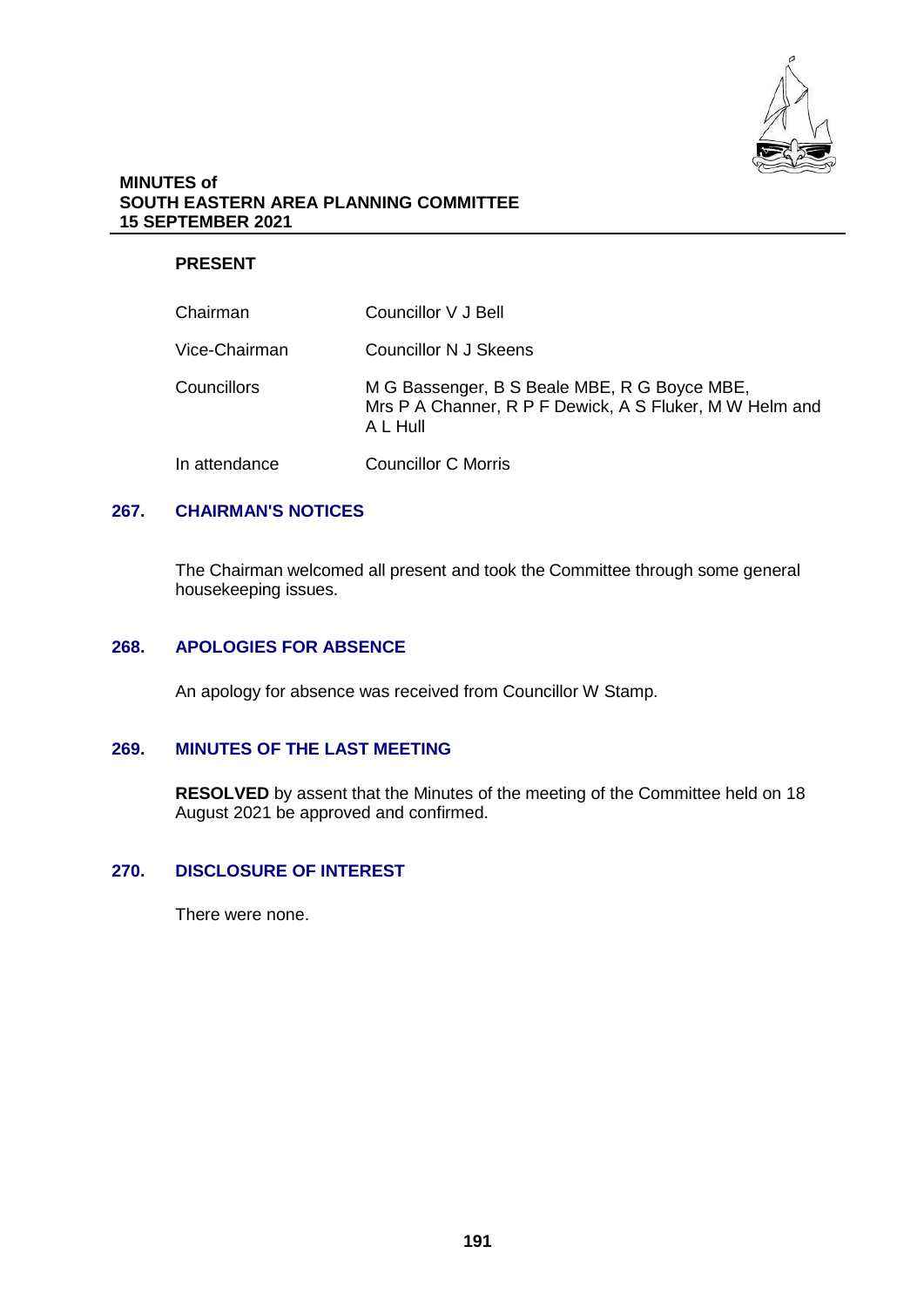### **271. 21/00488/FUL - LAND BETWEEN FURZEDOWN AND ELMS COAL YARD, MAIN ROAD, MUNDON, ESSEX. CM9 6NU**

| <b>Application Number</b>         | 21/00488/FUL                                           |  |
|-----------------------------------|--------------------------------------------------------|--|
| Location                          | Land Between Furzedown And Elms Coal Yard Main         |  |
|                                   | Road Mundon Essex CM9 6NU                              |  |
| <b>Proposal</b>                   | New one and a half storey chalet style dwelling.       |  |
| <b>Applicant</b>                  | Mr Melvin Thurkettle                                   |  |
| Agent                             | Mr Anthony Cussen - Cussen Construction Consultants    |  |
| <b>Target Decision Date</b>       | 20.08.2021                                             |  |
| <b>Case Officer</b>               | Hannah Dungate                                         |  |
| <b>Parish</b>                     | <b>MUNDON</b>                                          |  |
| <b>Reason for Referral to the</b> | Not Delegated to Officers as Departure from Local Plan |  |
| <b>Committee / Council</b>        |                                                        |  |

Following the officer's presentation, the Chairman opened the debate. Councillor Boyce noting that this application already had extant permission, proposed that the application be approved in accordance with the Officer's recommendation. This was duly seconded.

The Chairman put the proposal to the committee and the application was approved by assent.

**RESOLVED** that the application be **APPROVED** subject to the following conditions:

- 1 The development hereby permitted shall be begun before the expiration of three years from the date of this permission.
- 2 The development hereby permitted shall be carried out and retained in accordance with the following approved plans and documents: 1193-01; 1193- 02; 1193-03; 1193-04; 1193-07; 1193-08 B; 1193-09 B; 1193-10; 1193-11 B
- 3 Prior to their use in the development hereby approved, written details and highquality photographs of the materials to be used in the construction of the external surfaces, of the development hereby approved shall have been submitted to and approved in writing by the local planning authority. The development shall be carried out in accordance with the approved details and retained in perpetuity.
- 4 Full details and specifications of both hard and soft landscape works shall be submitted to and approved in writing by the local planning authority. These landscaping details shall include the layout of the hard-landscaped areas with the materials and finishes to be used together with details of the means of enclosure (fencing and boundaries), car parking layout, vehicle and pedestrian accesses. The details of the soft landscape works shall include schedules of shrubs and trees to be planted, noting the species, stock size, proposed numbers/densities and details of the planting scheme's implementation, aftercare and maintenance program. The hard landscape works shall be carried out as approved prior to the beneficial occupation of the development hereby approved unless otherwise first agreed in writing by the local planning authority. The soft landscape works shall be carried out as approved within the first available planting season (October to March inclusive) following the commencement of the development, unless otherwise first agreed in writing by the local planning authority. If within a period of five years from the date of the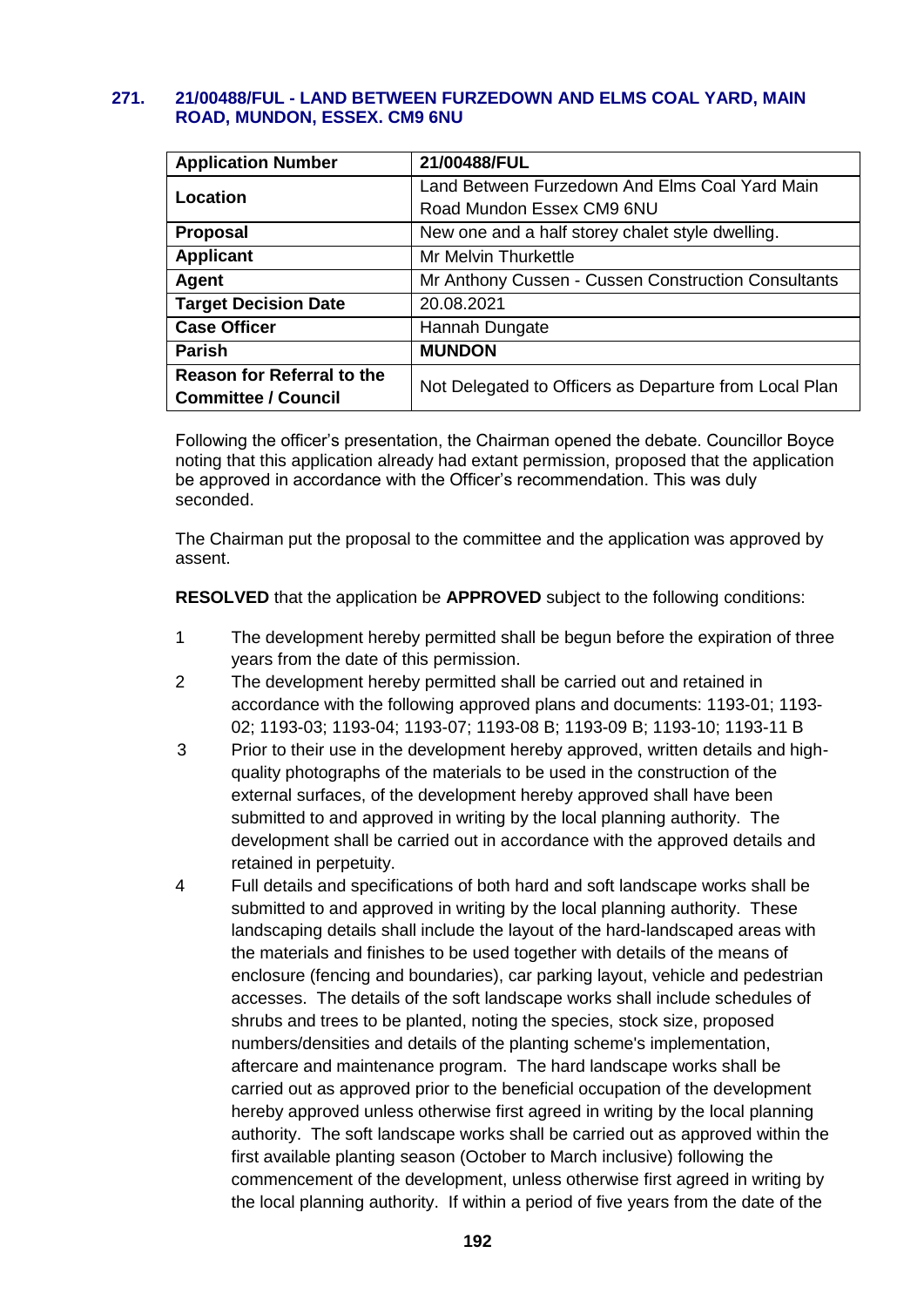planting of any tree or plant, or any tree or plant planted in its replacement, is removed, destroyed, dies, or becomes, in the opinion of the local planning authority, seriously damaged or defective, another tree or plant of the same species and size as that originally planted shall be planted in the same place, unless the local planning authority gives its written consent to any variation.

- 5 No development works above ground level shall occur until details of the surface water drainage scheme to serve the development shall be submitted to and agreed in writing by the local planning authority. The agreed scheme shall be implemented prior to the first occupation of the development. The scheme shall ensure that for a minimum:
	- 1) The development should be able to manage water on site for 1 in 100 year events plus 40% climate change allowance.
	- 2) Run-off from a greenfield site for all storm events that have a 100% chance of occurring each year (1 in 1 year event) inclusive of climate change should be no higher than 10/ls and no lower than 1/ls. The rate should be restricted to the 1 in 1 greenfield rate or equivalent greenfield rates with long term storage (minimum rate 1l/s) or 50% betterment of existing run off rates on brownfield sites (provided this does not result in a runoff rate less than greenfield) or 50% betterment of existing run off rates on brownfield sites (provided this does not result in a runoff rate less than greenfield).

You are advised that in order to satisfy the soakaway condition the following details will be required:- details of the area to be drained, infiltration rate (as determined by BRE Digest 365), proposed length, width and depth of soakaway, groundwater level and whether it will be rubble filled.

Where the local planning authority accepts discharge to an adopted sewer network you will be required to provide written confirmation from the statutory undertaker that the discharge will be accepted.

- 6 Details of the siting, height, design and materials of the treatment of all boundaries including gates, fences, walls, railings and piers shall be submitted to and approved in writing by the local planning authority prior to first use/occupation of the development hereby approved. The screening as approved shall be constructed prior to the first use/occupation of the development to which it relates and be retained as such thereafter.
- 7 Prior to first occupation of the development, the onsite vehicle parking shall be provided as shown in principle on planning drawing 1193/03, this includes a minimum of three off-street parking spaces. Each parking space shall have dimensions in accordance with current parking standards. The vehicle parking areas shall be retained in the agreed form at all times.
- 8 No unbound material shall be used in the surface treatment of the vehicular access within 6 metres of the highway boundary.
- 9 Any gates provided at the vehicular access shall be inward opening only and shall be set back a minimum of 6 metres from the back edge of the carriageway.
- 10 All loading / unloading / reception and storage of building materials and the manoeuvring of all vehicles, including construction traffic shall be undertaken within the application site, clear of the public highway.
- 11 There shall be no discharge of surface water onto the Highway.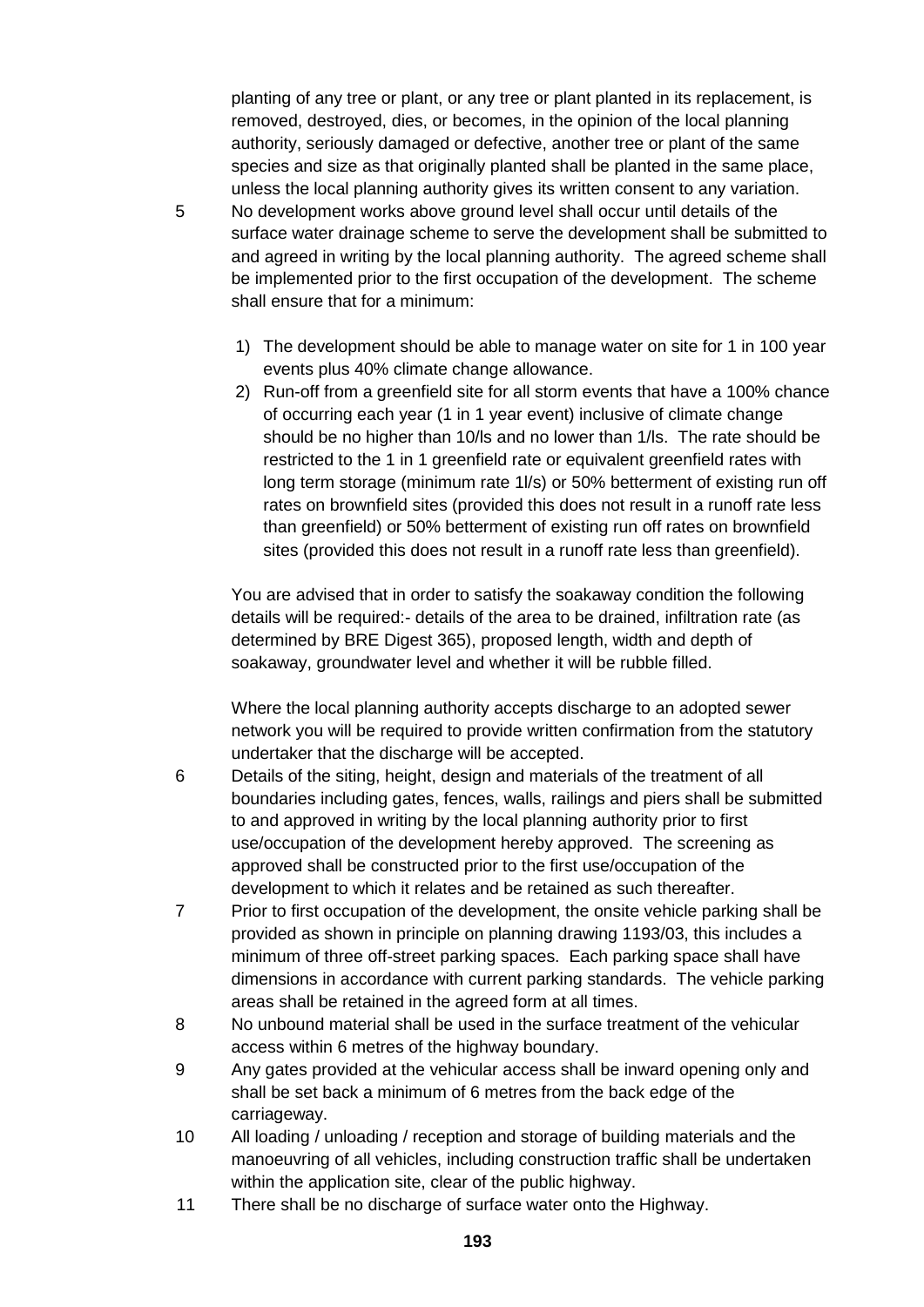- 12 Notwithstanding the provisions of Article 3 of the Town & Country Planning (General Permitted Development) Order 2015 (or any order revoking and reenacting that Order with or without modification), no development under schedule 2, part 1 classes A, B, C, D, E or F shall take place without planning permission having been obtained from the local planning authority.
- 13 Prior to the first occupation of the building hereby permitted, the first-floor window(s) in the north and south elevations as shown on drawing nos. 1193/10 and 1193/11B shall be glazed with opaque glass and of a non- openable design with the exception of a top hung fanlight (which shall be at least 1.7m above internal floor level) and shall be retained as such thereafter.
- 14 The roof area of the single storey flat roof rear extension as shown on drawing nos. 1193/11B and 1193/09B shall not be used as a balcony, roof garden or similar amenity area without the grant of further specific permission from the Local Planning Authority.

# **272. 21/00522/OUT - 7 STATION COTTAGES, HALL ROAD, SOUTHMINSTER, CM0 7EH**

| <b>Application Number</b>         | 21/00522/OUT                                           |
|-----------------------------------|--------------------------------------------------------|
| Location                          | 7 Station Cottages, Hall Road, Southminster, CM0 7EH   |
| <b>Proposal</b>                   | Proposed new detached two storey dwelling.             |
| <b>Applicant</b>                  | Mr Danny Townsend                                      |
| Agent                             | Mrs Belinda Bowen - Townsend Bowen Ltd                 |
| <b>Target Decision Date</b>       | 20.08.2021                                             |
| <b>Case Officer</b>               | Hannah Dungate                                         |
| <b>Parish</b>                     | <b>SOUTHMINSTER</b>                                    |
| <b>Reason for Referral to the</b> | Not Delegated to Officers as Departure from Local Plan |
| <b>Committee / Council</b>        |                                                        |

Prior to the presentation it was verbally reported that subsequent to the circulation of the Members' Update an objection had been received regarding the impact of the development on the surrounding area. However, due to the location of the site the comments were not deemed to have any bearing on the application. Following the Officer's presentation, the Chairman opened the debate.

In response to a question regarding indicative elevations the Lead Specialist Place advised that should Members have concerns they could be addressed by way of an informative.

Councillor Fluker, taking into consideration the opportunity for inclusion of alternative elevations by way of an informative, proposed that the application be approved in accordance with the Officer's recommendation. This was seconded by Councillor Helm.

The Chairman put the proposal to the Committee and the application was approved by assent.

**RESOLVED** that the application be **APPROVED** subject to the following conditions

1 The development shall be carried out in accordance with plans and particulars relating to the access, appearance, landscaping, layout and scale of the site (hereinafter called "the reserved matters"), for which approval shall be obtained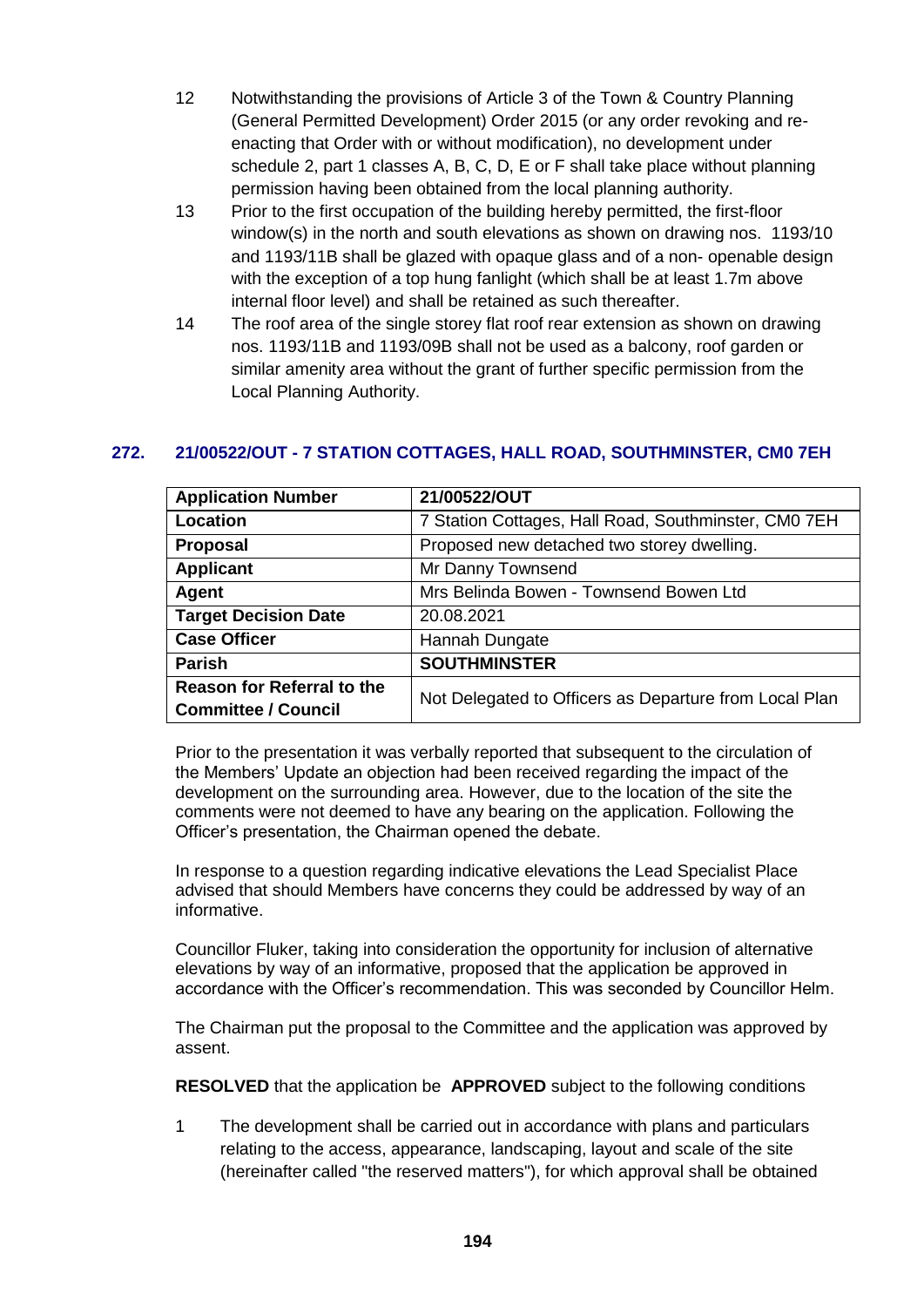from the local planning authority in writing before any development is begun. The development shall be carried out fully in accordance with the details as approved.

- 2 Application(s) for the approval of the reserved matters shall be made to the local planning authority before the expiration of three years from the date of this permission.
- 3 The development hereby permitted shall be begun within two years from the date of the final approval of the reserved matters. The development shall be carried out as approved.
- 4 No works above ground level shall take place until written details of the proposed materials to be used in the development hereby permitted have been submitted to and approved in writing by the local planning authority. The development shall be carried out using the materials and details as approved.
- 5 No works above ground level shall take place until details of the siting, height, design and materials of the treatment of all boundaries including existing hedging, gates, fences, walls, railings and piers have been submitted to and approved in writing by the local planning authority. The boundary treatment as approved shall be constructed prior to the first occupation of the development to which it relates and be retained as such thereafter.
- 6 No development works above ground level shall occur until details of the surface water drainage scheme to serve the development shall be submitted to and agreed in writing by the local planning authority. The agreed scheme shall be implemented prior to the first occupation of the development. The scheme shall ensure that for a minimum:
	- 1) The development should be able to manage water on site for 1 in 100 year events plus 40% climate change allowance.
	- 2) Run-off from a greenfield site for all storm events that have a 100% chance of occurring each year (1 in 1 year event) inclusive of climate change should be no higher than 10/ls and no lower than 1/ls. The rate should be restricted to the 1 in 1 greenfield rate or equivalent greenfield rates with long term storage (minimum rate 1l/s) or 50% betterment of existing run off rates on brownfield sites (provided this does not result in a runoff rate less than greenfield) or 50% betterment of existing run off rates on brownfield sites (provided this does not result in a runoff rate less than greenfield).

You are advised that in order to satisfy the soakaway condition the following details will be required:- details of the area to be drained, infiltration rate (as determined by BRE Digest 365), proposed length, width and depth of soakaway, groundwater level and whether it will be rubble filled.

Where the local planning authority accepts discharge to an adopted sewer network you will be required to provide written confirmation from the statutory undertaker that the discharge will be accepted.

- 7 Prior to first occupation, a 2-meter-high, acoustic, close boarded fence shall be erected on part of the eastern boundary of the development identified in red on the approved drawing no. TB/02 contained within the approved Noise Impact Assessment dated  $27<sup>th</sup>$  July 2021. The acoustic fence shall be maintained as such thereafter.
- 8 The scheme to be submitted pursuant to the reserved matters shall make provision for the car parking of two off-street car parking spaces at both the existing and proposed properties in accordance with the Council's adopted car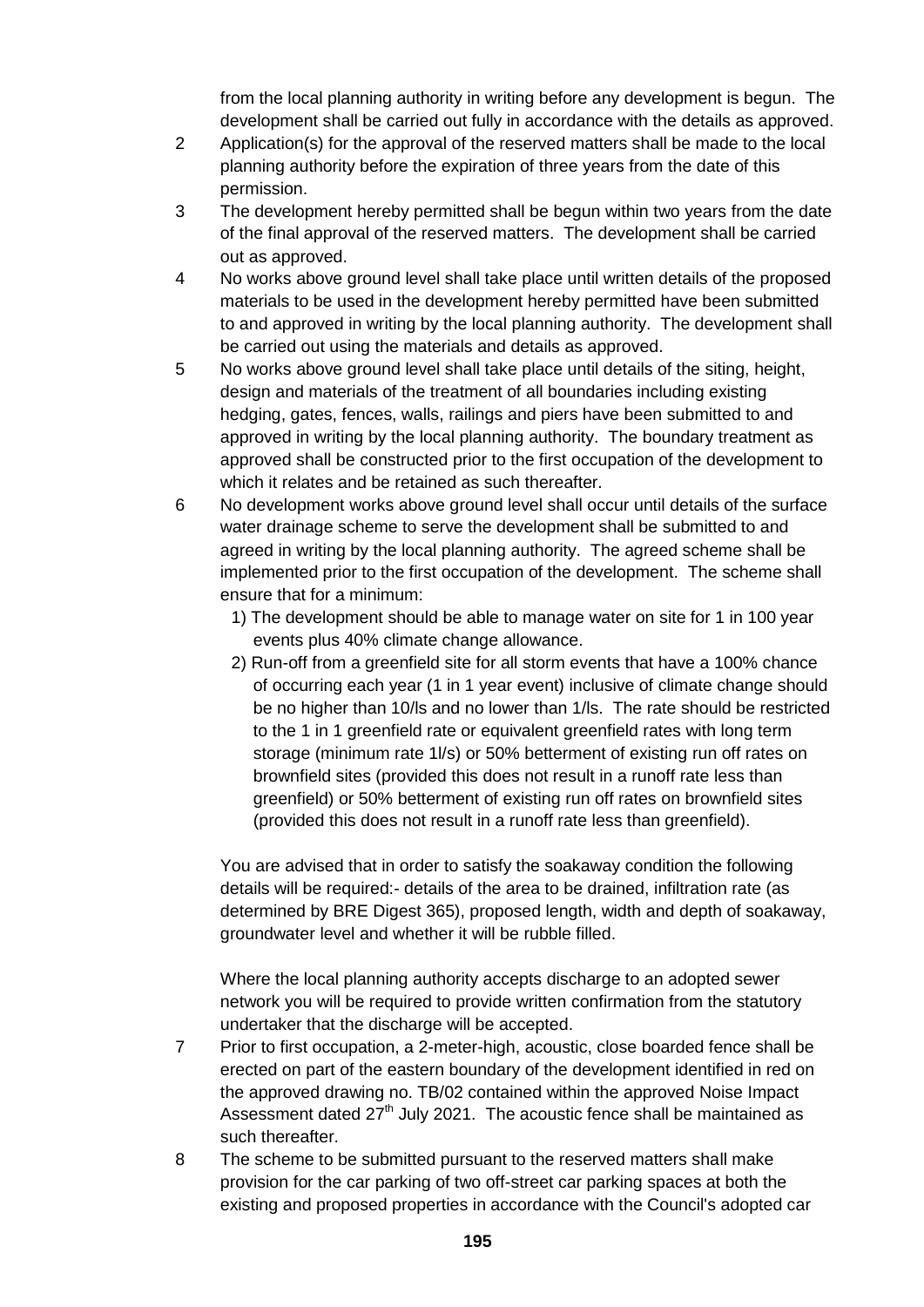parking standards. Prior to the occupation of the development the parking areas shall be constructed, surfaced, laid out and made available for such purposes in accordance with the approved scheme and retained as such thereafter.

- 9 The landscaping reserved matters details referred to in Condition 1 shall provide full details and specifications of both hard and soft landscape works which shall be submitted to and approved in writing by the local planning authority. Such details shall be submitted concurrently with the other reserved matters. These landscaping details shall include the layout of the hard-landscaped areas with the materials and finishes to be used together with details of the means of enclosure (fencing and boundaries), car parking layout, vehicle and pedestrian accesses. The details of the soft landscape works shall include schedules of shrubs and trees to be planted, noting the species, stock size, proposed numbers/densities and details of the planting scheme's implementation, aftercare and maintenance program. The hard landscape works shall be carried out as approved prior to the beneficial occupation of the development hereby approved unless otherwise first agreed in writing by the local planning authority. The soft landscape works shall be carried out as approved within the first available planting season (October to March inclusive) following the commencement of the development, unless otherwise first agreed in writing by the local planning authority. If within a period of five years from the date of the planting of any tree or plant, or any tree or plant planted in its replacement, is removed, destroyed, dies, or becomes, in the opinion of the local planning authority, seriously damaged or defective, another tree or plant of the same species and size as that originally planted shall be planted in the same place, unless the local planning authority gives its written consent to any variation.
- 10 No works related to the alteration of ground levels at the site and no works above ground level shall occur until details of existing ground levels and proposed finished ground levels, and their relationship to the adjoining land, and floor levels have been submitted to and approved in writing by the local planning authority. The development shall be carried out in accordance with the approved details.
- 11 Prior to occupation of the development the existing dropped kerb vehicle crossing shall be extended by no more than 3.6 metres and shall be provided with an appropriate dropped kerb crossing of the footway. The total length of the shared dropped kerb shall be not be more than 7.2 metres in width.
- 12 No unbound material shall be used in the surface treatment of the vehicular access within 6 metres of the highway boundary. To avoid displacement of loose material onto the highway in the interests of highway safety in accordance with policies D1 and T2 of the approved Maldon District Local Development Plan.
- 13 Any new boundary planting shall be planted a minimum of 1 metre back from the highway boundary and any visibility splay.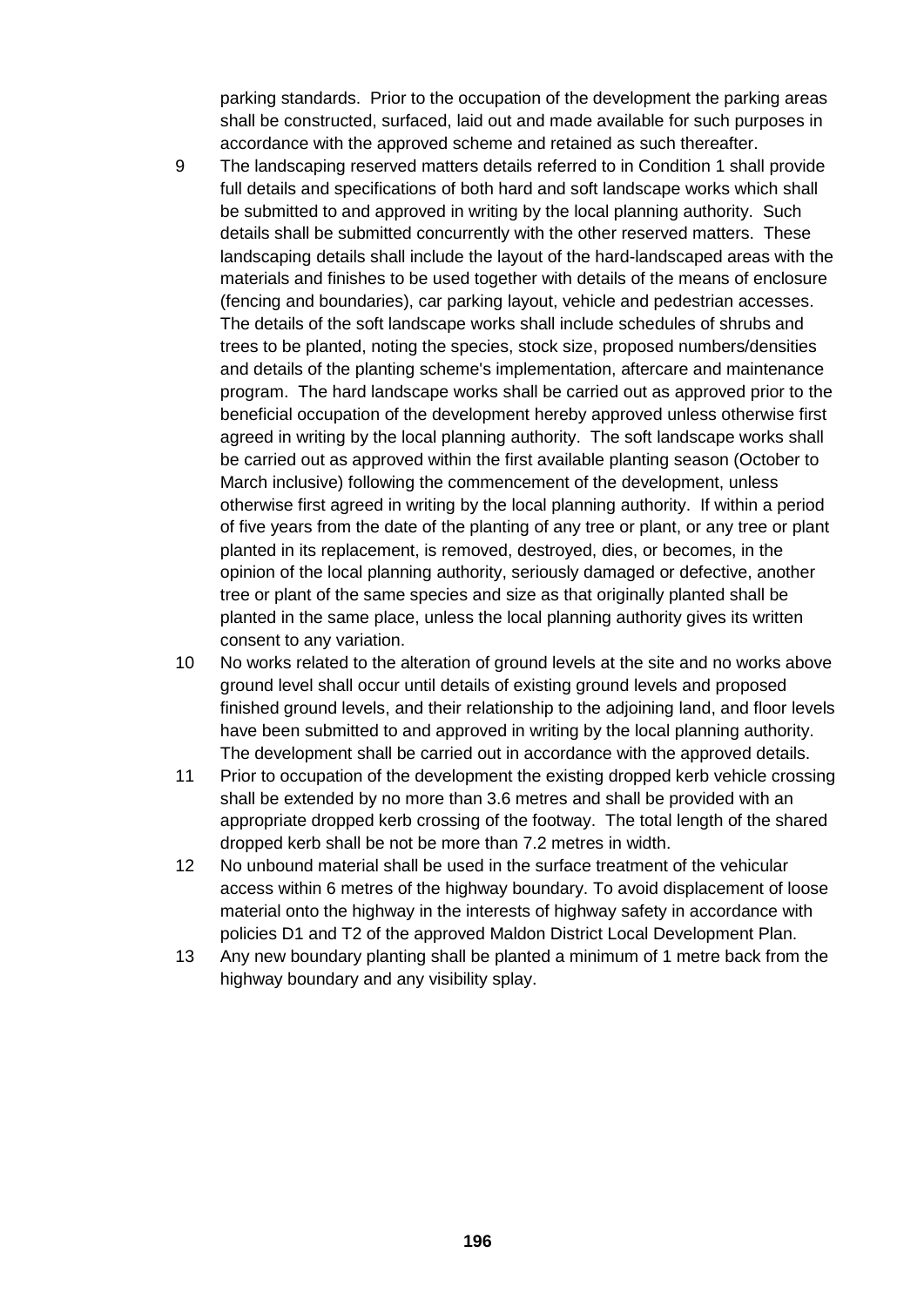### **273. 21/00526/FUL- APPLEBERRY BY THE GABLES, STONEY HILLS, BURNHAM-ON-CROUCH, ESSEX, CM0 8QA**

| <b>Application Number</b>                                | 21/00526/FUL                                                                                                                                                                                                                                 |
|----------------------------------------------------------|----------------------------------------------------------------------------------------------------------------------------------------------------------------------------------------------------------------------------------------------|
| Location                                                 | Appleberry By The Gables, Stoney Hills, Burnham-On-<br>Crouch, Essex, CM0 8QA                                                                                                                                                                |
| <b>Proposal</b>                                          | Demolition of existing dwelling and outbuildings and<br>erection of 8 single storey dwellings with associated cart<br>lodges, parking, access and landscaping                                                                                |
| <b>Applicant</b>                                         | Lauren Nicole Homes Limited                                                                                                                                                                                                                  |
| Agent                                                    | Mrs H Webb - Smart Planning Ltd                                                                                                                                                                                                              |
| <b>Target Decision Date</b>                              | 17.09.2021                                                                                                                                                                                                                                   |
| <b>Case Officer</b>                                      | Anna Tastsoglou                                                                                                                                                                                                                              |
| <b>Parish</b>                                            | <b>BURNHAM NORTH</b>                                                                                                                                                                                                                         |
| Reason for Referral to the<br><b>Committee / Council</b> | Departure from the Local Development Plan 2014 -<br>2029<br>Member Call In<br>Councillor V J Bell has called in the application for the<br>following policy reasons: LDP policy H4 (replacement<br>dwellings), D1(c),(d). BTC NDP policy HO2 |

A Members' Update had been circulated prior to the meeting that detailed amendments to both consultations and proposed conditions. It was verbally advised that a further letter of objection had been submitted subsequent to the Members' Update. However, it was noted that no new material issues had been raised. Following the Officer's presentation, the Agent, Mr Russell Forde, addressed the Committee.

In response to a question raised around changes to the bungalow submission in front of the Committee the Lead Specialist Place advised that each application was considered on its own merits. Should the applicant change that approach they would have to resubmit to the committee for approval. He further advised that an application of this size did not trigger contributions towards infrastructure needs. The Committee noted that given the history of Inspector approvals in this area it was deemed a sustainable location and that going forwards piecemeal development should be resisted.

Councillor Boyce, noting the Officer's recommendation, proposed that the application be approved. This was duly seconded.

The Chairman then put the proposal to the Committee and upon a vote being taken the application was approved in accordance with the Officer's recommendation.

**RESOLVED** that the application be **APPROVED** subject to the following conditions:

- 1. The development hereby permitted shall be begun before the expiration of three years from the date of this permission.
- 2. The development hereby permitted shall be carried out in accordance with the following approved plans: M001, M002, M003 E, E101, E102, E103, P201 K, P202 C; P203 C; P204 D; P205 D; P206 C, P207 C, P210 D, P211 C AND P212.
- 3. The development shall be undertaken in accordance with the finishing material details as shown on the Proposed Materials Plan, P211 C and be retained as such in perpetuity.
- 4. Prior to works above ground level, full details of both hard and soft landscape works shall be submitted to and approved in writing by the local planning authority prior to any works occurring above ground level at the application site. These details shall include, for example: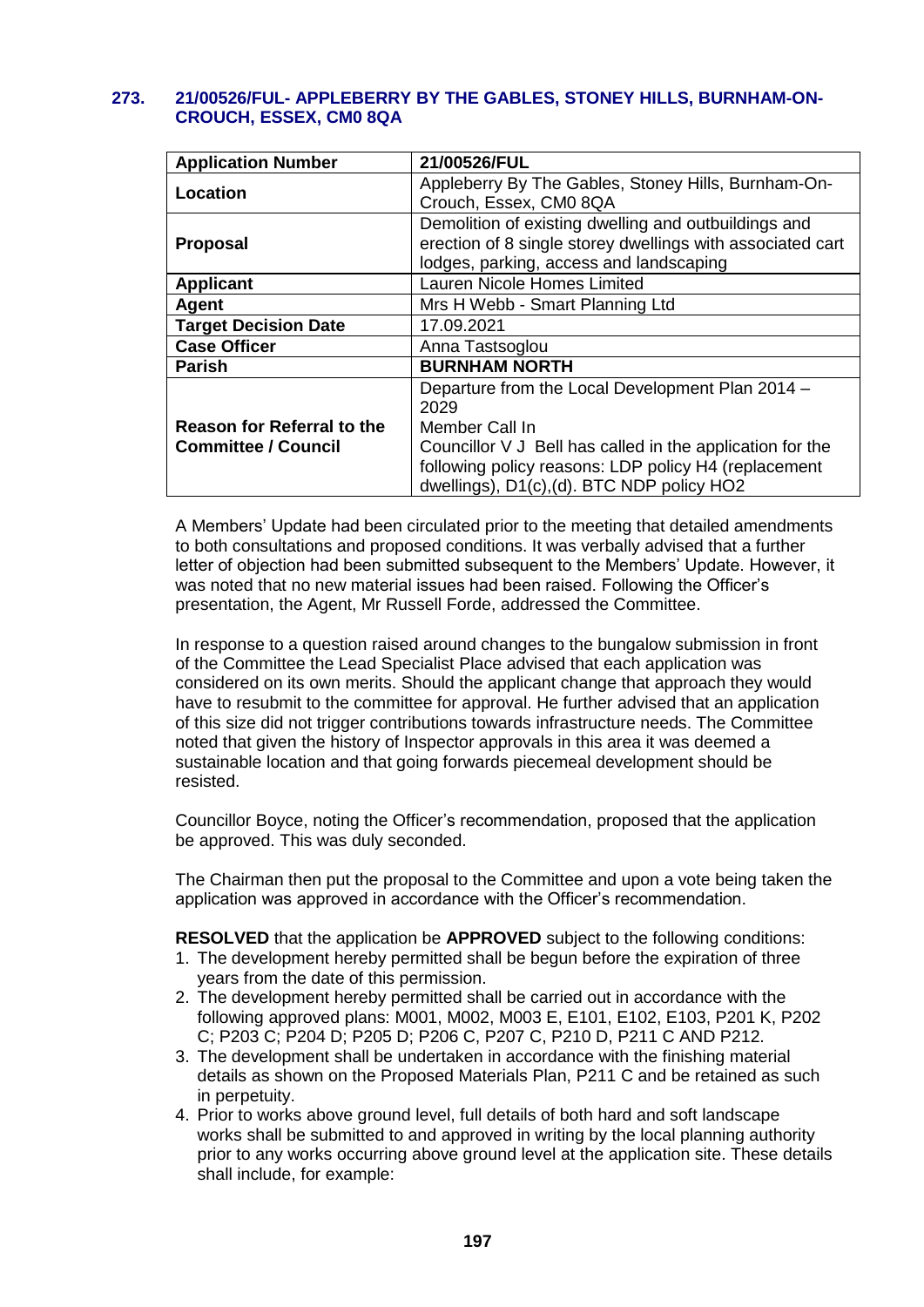- i. Proposed finished levels contours;
- ii. Means of enclosure;
- iii. Car parking layouts;
- iv. Other vehicle and pedestrian access and circulation areas;
- v. Hard surfacing materials;
- vi. Minor artefacts and structures (e.g. furniture, play equipment, refuse or other storage units, signs, lighting);
- vii. Proposed and existing functional services above and below ground (e.g. drainage power, communications cables, pipelines etc, indicating lines, manholes, supports);
- viii. Retained historic landscape features and proposals for restoration, where relevant.

The soft landscape works shall be carried out as approved within the first available planting season (October to March inclusive) following the occupation of any part of the development hereby approved unless otherwise agreed in writing by the local planning authority. If within a period of five years from the date of the planting of any tree or plant, or any tree or plant planted in its replacement, is removed, uprooted, destroyed, dies, or becomes, in the opinion of the local planning authority, seriously damaged or defective, another tree or plant of the same species and size as that originally planted shall be planted in the same place, unless the local planning authority gives its written consent to any variation.

The hard landscape works shall be carried out as approved prior to the first use / occupation of the development hereby approved and retained and maintained as such thereafter.

- 5. Details of the siting, height, design and materials of the treatment of all boundaries including gates, fences, walls, railings and piers shall be submitted to and approved in writing by the local planning authority prior to first use/occupation of the development hereby approved. The screening as approved shall be constructed prior to the first use/occupation of the development to which it relates and be retained as such thereafter.
- 6. Notwithstanding the provisions of Article 3 of the Town & Country Planning (General Permitted Development) Order 2015 (or any Order amending, revoking or reenacting that Order) no garages, extensions or separate buildings (other than incidental outbuildings not exceeding 10 cubic metres in volume) shall be erected within the site without planning permission having been obtained from the local planning authority.
- 7. Notwithstanding the provisions of Article 3 of the Town & Country Planning (General Permitted Development) Order 2015 (or any Order amending, revoking or reenacting that Order) no dormer window or other form of addition or opening shall be constructed in the roof or gable walls of the building hereby permitted without planning permission having been obtained from the local planning authority.
- 8. No development shall take place, including any works of demolition, until a Construction Method Statement has been submitted to, and approved in writing by, the local planning authority. The approved Statement shall be adhered to throughout the construction period. The Statement shall provide for:
	- The parking of vehicles of site operatives and visitors
	- Loading and unloading of plant and materials
	- Storage of plant and materials used in constructing the development
	- The erection and maintenance of security hoarding including decorative displays and facilities for public viewing, where appropriate
	- Wheel washing facilities
	- Measures to control the emission of dust and dirt during construction
	- A scheme for recycling/disposing of waste resulting from demolition and construction works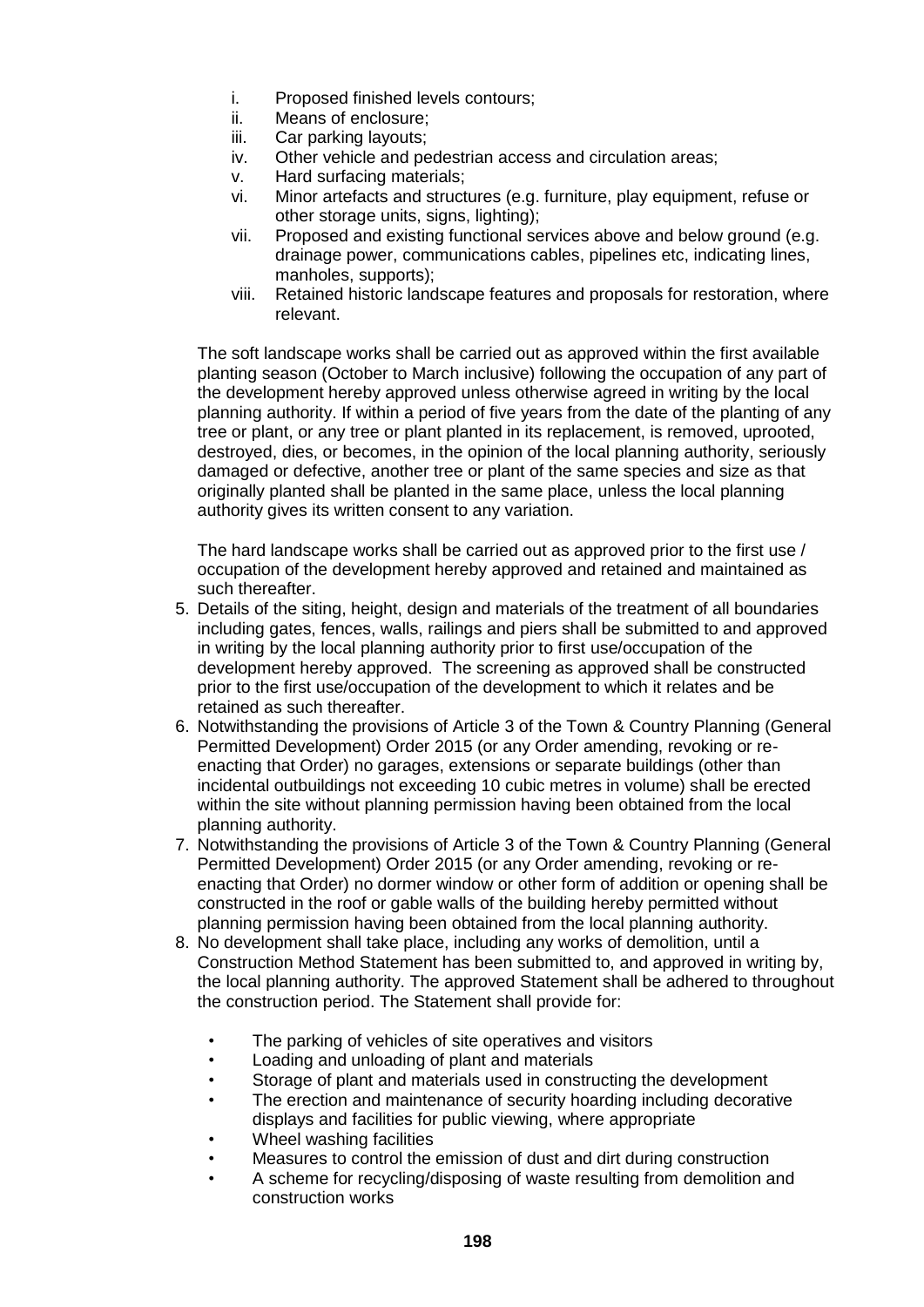9. No development shall take place, other than that required to carry out necessary investigation, which in this case includes demolition, site clearance, removal of underground tanks and old structures, and any construction until an investigation and risk assessment has been submitted to and approved by the local planning authority in writing. The risk assessment shall assess the nature and extent of any contamination on the site whether or not it originates on the site.

The investigation and risk assessment must be undertaken by competent persons and a written report of the findings must be produced. The report of the findings must include.

- i) A survey of the extent, scale and nature of contamination;
- ii) an assessment of the potential risks to:
- a) Human health,
- b) Property (existing or proposed) including buildings, crops, livestock, etc, woodland and service lines and pipes,
- c) Adjoining land,
- d) Groundwaters and surface waters,
- e) Ecological systems
- f) Archaeological sites and ancient monuments;
- iii) An appraisal of remedial options, and proposal of the preferred option(s).

 This must be conducted by a competent person and in accordance with DEFRA and the Environment Agency's 'Model Procedures for the Management of Land Contamination, CLR 11' and the Essex Contaminated Land Consortium's 'Technical Guidance for Applicants and Developers' and is subject to the approval in writing of the Local Planning Authority.

10.Where identified as necessary in accordance with the requirements of condition 9, no development shall take place, other than that required to enable remediation, until a detailed remediation scheme to bring the site to a condition suitable for the intended use has been submitted to and approved by the local planning authority in writing.

The measures set out in the remediation scheme shall be implemented prior to commencement where possible. Where remediation measures are incorporated into the wider development and cannot be completed prior to commencement they shall be highlighted in the remediation scheme submitted for approval.

The scheme will remove unacceptable risks to human health, buildings and other property and the natural and historical environment. It must include all works to be undertaken, proposed remediation objectives and remediation criteria, timetable of works and site management procedures. The scheme must ensure that the site will not qualify as contaminated land under Part 2A of the Environmental Protection Act 1990 in relation to the intended use of the land after remediation.

Following completion of measures identified in the approved remediation scheme, a verification report that demonstrates the effectiveness of the remediation carried out must be produced and submitted to the local planning authority within 28 days.

This shall be conducted in accordance with the Essex Contaminated Land Consortium's 'Land Affected by Contamination: Technical Guidance for Applicants and Developers' and the Environment Agency's 'Land Contamination Risk Management' guidance.

11.No development works above ground level shall occur until details of the foul drainage scheme to serve the development shall be submitted to and agreed in writing by the local planning authority. The agreed scheme shall be implemented as approved prior to the first occupation of the development.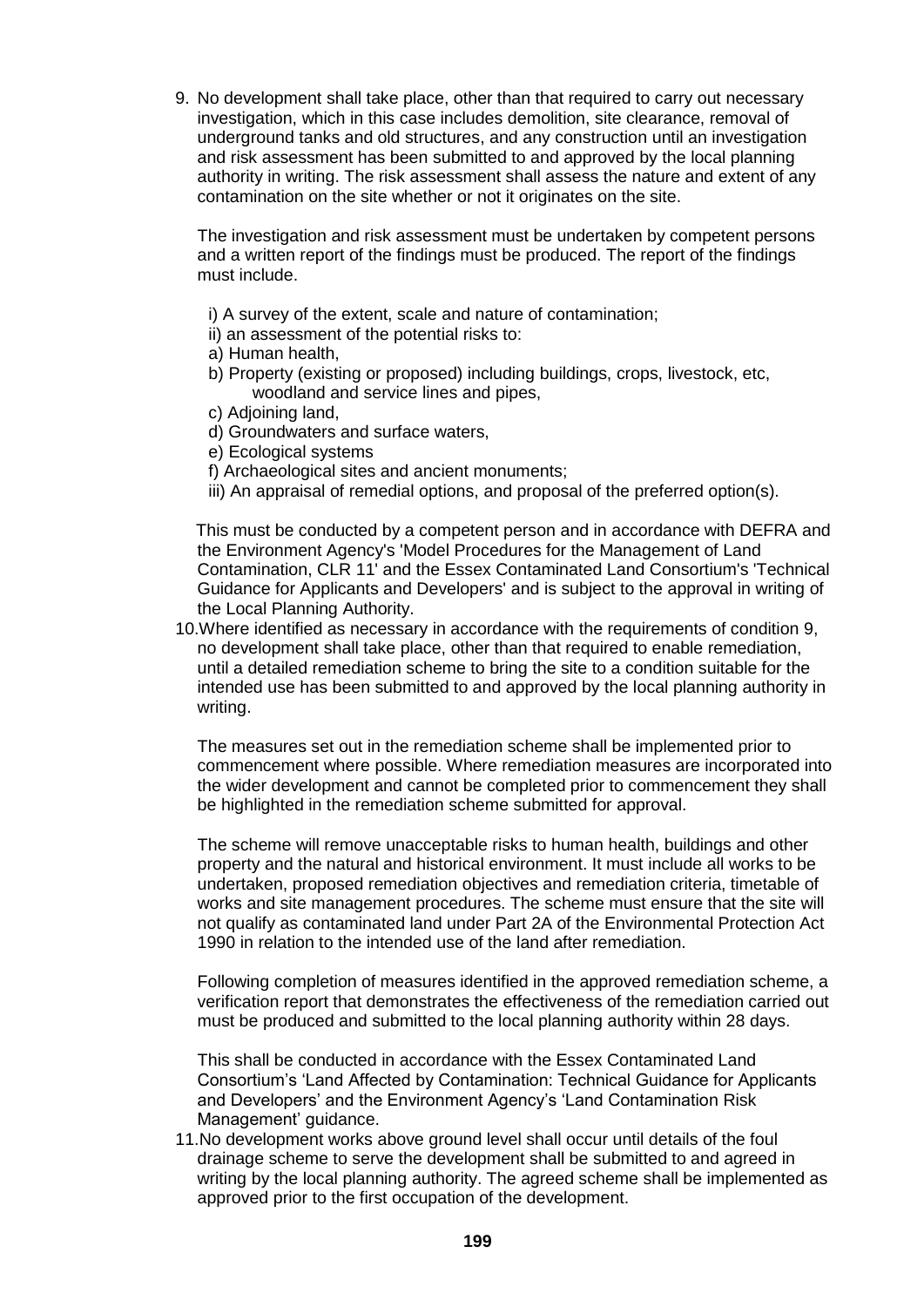- 12.No development works above ground level shall occur until details of the surface water drainage scheme to serve the development shall be submitted to and agreed in writing by the local planning authority. The agreed scheme shall be implemented prior to the first occupation of the development. The scheme shall ensure that for a minimum:
	- 1) The development should be able to manage water on site for 1 in 100 year events plus 40% climate change allowance.
	- 2) Run-off from a greenfield site for all storm events that have a 100% chance of occurring each year (1 in 1 year event) inclusive of climate change should be no higher than 10/ls and no lower than 1/ls. The rate should be restricted to the 1 in 1 greenfield rate or equivalent greenfield rates with long term storage (minimum rate 1l/s) or 50% betterment of existing run off rates on brownfield sites (provided this does not result in a runoff rate less than greenfield) or 50% betterment of existing run off rates on brownfield sites (provided this does not result in a runoff rate less than greenfield)

 You are advised that in order to satisfy the soakaway condition the following details will be required:- details of the area to be drained, infiltration rate (as determined by BRE Digest 365), proposed length, width and depth of soakaway, groundwater level and whether it will be rubble filled.

 Where the local planning authority accepts discharge to an adopted sewer network you will be required to provide written confirmation from the statutory undertaker that the discharge will be accepted.

- 13.No works related to the alteration of ground levels at the site and no works above ground level shall occur until details of existing ground levels and proposed finished ground levels, and their relationship to the adjoining land, and floor levels have been submitted to and approved in writing by the local planning authority. The development shall be carried out in accordance with the approved details.
- 14.The dwellings hereby approved shall not be occupied until two car parking spaces have been provided as shown on plan P201 K. The car parking hereby approved shall be retained for the use of occupiers or visitors to the residential units in perpetuity.
- 15.The trees and hedges identified for retention in the Arboricultural Implication Assessment, dated 22<sup>nd</sup> December 2020, the Arboricultural Method Statement and Tree Protection Plan, dated 22<sup>nd</sup> December 2020, as well as the Tree Protection Plans no's 201133/03 Rev A and 201133/02 Rev A, which are attached to and form part of this permission shall be protected during the course of the development. The trees and hedges shall be protected by measures which accord with British Standard 5837:2012 (Trees in Relation to Construction). The protective fencing and ground protection shall be erected before the commencement of any clearing, demolition and building operations and shall be maintained until all equipment, machinery and surplus materials have been removed from the site. Within the fenced protection zone(s) no materials shall be stored, no rubbish dumped, no fires lit and no buildings erected inside the fence, nor shall any change in ground level be made within the fenced area unless otherwise first agreed in writing by the local planning authority. If within five years from the completion of the development a tree or hedge shown to be retained is removed, destroyed, dies, or becomes, in the opinion of the local planning authority, seriously damaged or defective, a replacement shall be planted within the site of such species and size, and shall be planted at such time, as specified in writing by the local planning authority.
- 16. All mitigation and enhancement measures and/or works shall be carried out in accordance with the details contained in the Preliminary Ecological Appraisal Incorporating Bat Survey Inspection (T4ecology Ltd, January 2021).
- 17. A lighting design scheme for biodiversity shall be submitted to and approved in writing by the local planning authority. The scheme shall identify those features on